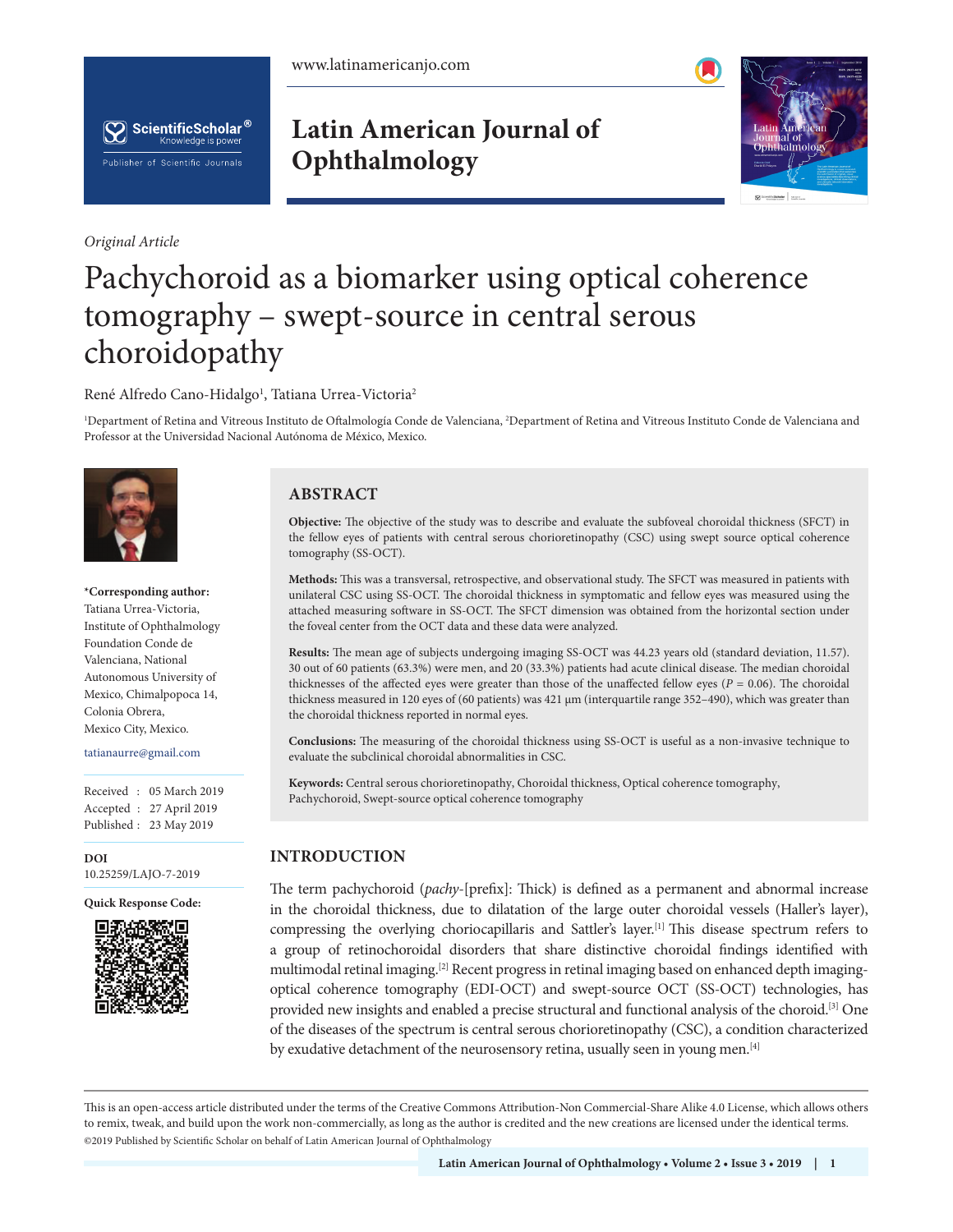The pathophysiology of CSC is not completely understood, although it was previously that the retinal pigment epithelium (RPE) was involved in its genesis, in 1967 Gass, proposed that choriocapillary hyperpermeability may be the cause.[5,6] As the primary pathology in the CSC is in the choroid, studies with EDI-OCT have shown that patients with unilateral involvement also have increased choroidal thickness in the unaffected eye,<sup>[4]</sup> which suggests that there may be bilateral elevated hydrostatic pressure in the choroidal vasculature in CSC.[4]

CSC studies using indocyanine green angiography (ICGA) have revealed that the hyperpermeability of choroidal vessels is much higher than expected compared with the RPE leak observed in fluorescein angiography. It is believed that this increased permeability of the choroidal vasculature and the dysfunction of the RPE barrier play an important role in the pathophysiology of the disease.<sup>[4]</sup> The hyperpermeability might cause the choroidal thickening through the accumulation of fluid, and the expansion of the choroidal vessels could play a partial role for the choroidal thickening.[5]

It has been reported that the choroidal thickness based on histological samples varies from  $170$  to  $220 \mu m$ , being thinner than that reported in recent measurements *in vivo* by spectral domain OCT (SD-OCT).<sup>[7,8]</sup> Normal choroidal thickness was first described by Margolis and Spaide using the SD-OCT (Spectralis Heidelberg Engineering Germany) and Manjunath and collaborators using the Cirrus HD-OCT (Carl Zeiss Meditec, Dublin, Ca, Usa), as a result, they found that the choroid was thicker under the fovea and thinner in the nasal retina compared to the temporal. The subfoveal choroidal thickness (SFCT) reported was  $287 \pm 76$  µm with spectralis and  $272 \pm 81$  µm with cirrus.<sup>[4]</sup>

It is still unclear if there is an increase in bilateral choroidal thickness in patients with unilateral CSC, since in some studies with ICGA, only up to 62% of bilateral choroidal vascular hypermeability has been reported, which indicates that the involvement of both eyes is not always expected.<sup>[9]</sup>

Maruko *et al*. reported that although the choroid was thicker in the fellow eyes with choroidal vascular hyperpermeability on ICGA, the choroid was not thicker in the fellow eyes without hyperpermeability.<sup>[5]</sup> The measuring of choroidal thickness using SS-OCT is useful to noninvasively evaluate the subclinical choroidal abnormalities in CSC.[5] The purpose of this article is to describe the SS-OCT findings seen in CSC disease.

# **METHODS**

#### **Ethics**

The study was approved and was conducted in accordance with the ethical standards stated in the 1964 Declaration of Helsinki.

#### **Study design**

This was a retrospective, observational, and transversal study.

#### **Methods**

Patients medical records were reviewed, including best-corrected visual acuity, evaluation with a dilated pupil of fundus photography, and imaging data SS-OCT. SFCT was manually measuring using the caliper tool software of the SS-OCT. SFCT was defined as the distance from the outer portion of the hyper-reflective line (corresponding to the RPE) to the inner surface of the choroidal-scleral junction. Images were set to an aspect ratio of 1:1 mm before each measurement. If the choroidal scleral junction was not clearly identified, brightness and contrast of the image were adjusted, using the built-in adjustment tool, to best visualize this junction, and the outer choroidal border was identified by the line connecting the outer margin of the large choroidal vessel layer. The choroidal thickness was measured in the location corresponding to the focus of subfoveal subretinal fluid [Figures 1 and 2]. Patients were excluded if they had any history of inflammatory eye disease or if they had drusen.

#### **Statistical analysis**

Numerical data were summarized using means, standard deviations, medians, and interquartile ranges (IQRs), while categorical data were summarized using frequencies and percentages. The results of the measurement of the



Figure 1: The choroid is seen in cross-section using swept-sourceoptical coherence tomography. Subfoveal choroidal thickness was measured vertically from the outer border of the retinal pigment epithelium to the inner border of the sclera.



Figure 2: The choroid is seen in cross-section using swept sourceoptical coherence tomography. Subfoveal choroidal thickness was measured vertically from the outer border of the retinal pigment epithelium to the inner border of the sclera.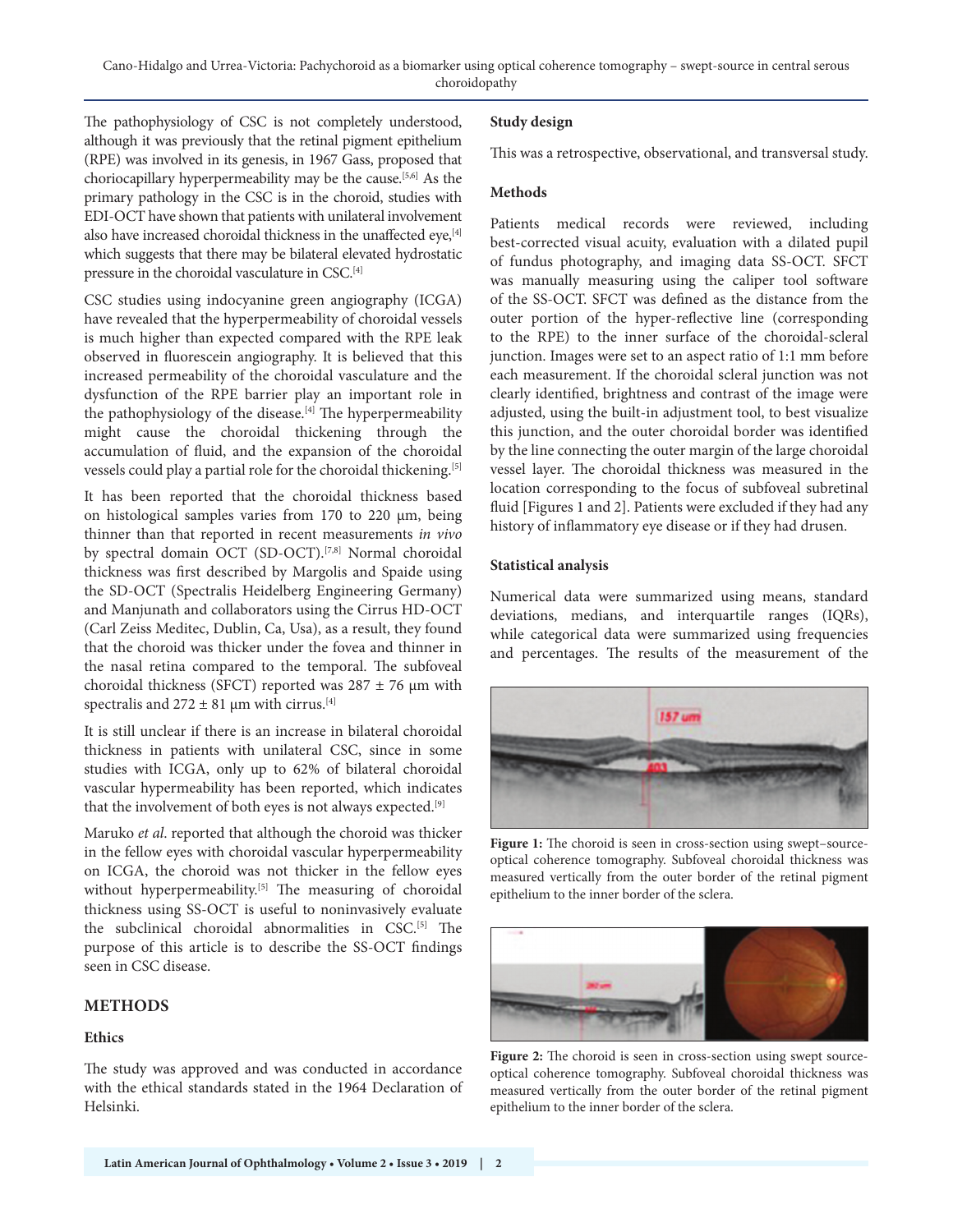choroidal thickness were analyzed using the nonparametric Kruskal–Wallis test and Chi-square test was used to test differences between proportions. *P* < 0.05 was considered statistically significant. Statistical analyses were performed using SPSS software version 25.0 (Ibm, Armonk, Ny, USA).

#### **RESULTS**

A total of 120 eyes from 60 patients with a mean age of  $44.23 \pm 11.57$  years old presenting CSC were analyzed. The patients with CSC were 63.3% men aged 43.37 ± 10.74 years old. The choroidal thickness measured was 421 µm (IQR 352-490); median choroidal thickness was 435 µm, (IQR, 380-524 µm) in affected eye with CSC and 397µm (IQR, 334–461 µm) in the fellow eye.

The cutoff point of choroidal thickness was established in the 75th percentile of our sample obtaining 490 µm. 15 eyes (25%) showed choroidal thickness  $>490 \mu m$ . Negative low correlation was found between choroidal thickness value and age, (spearman's rho correlation coefficient – 0.34;  $P = 0.008$ ) [Figures 3 and 4]. The median difference in



Figure 3: Correlation age and choroidal thickness. Spearman's coefficient correlation was  $-0.34$  ( $P = 0.008$ ). There was a negative low correlation between age and choroidal thickness.



Figure 4: Correlation age and central serous chorioretinopathy eye choroidal thickness. Spearman's coefficient correlation was – 0.33  $(P = 0.009)$ . There was a negative low correlation between age and choroidal thickness.

choroidal thickness between the affected eye and the fellow eye was 41  $\mu$ m (*P* = 0.06). 28 (46.7%) of the eyes with CSC had visual acuity equal or better than 20/40. Fundus examination showed serous detachment foveal and extrafoveal in all of them, 53 (44.16%) with retinal pigment epithelial changes. No hemorrhages or choroidal neovascularization were observed. There was no correlation between choroidal thickness and visual acuity in the eye with CSC and retinal detachment (RD) (Spearman's Rho correlation coefficient 0.019; *P* = 0.90) [Figure 5]. There was no significant difference between the mean SFCT and sex [Figure 6]. The median choroidal thickness was significantly  $(P < 0.05)$  greater in the affected eye with CSC compared with the fellow eye in patients with age 40–49 years old; however, no significant differences were detected in the other ages. The SFCT in male eyes with CSC were significantly  $(P < 0.05)$  greater than that in the fellow eyes. Demographic and clinical data are summarized in Tables 1 and 2.



**Figure 5:** Correlation best corrected visual acuity and choroidal thickness in central serous chorioretinopathy eye. Spearman's coefficient correlation was 0.019 (*P* = 0.90). There was no correlation between best corrected visual acuity in central serous chorioretinopathy eye and choroidal thickness in central serous chorioretinopathy eye.



**Figure 6:** Box plot distribution of choroidal thickness measurements in central serous chorioretinopathy eye by sex.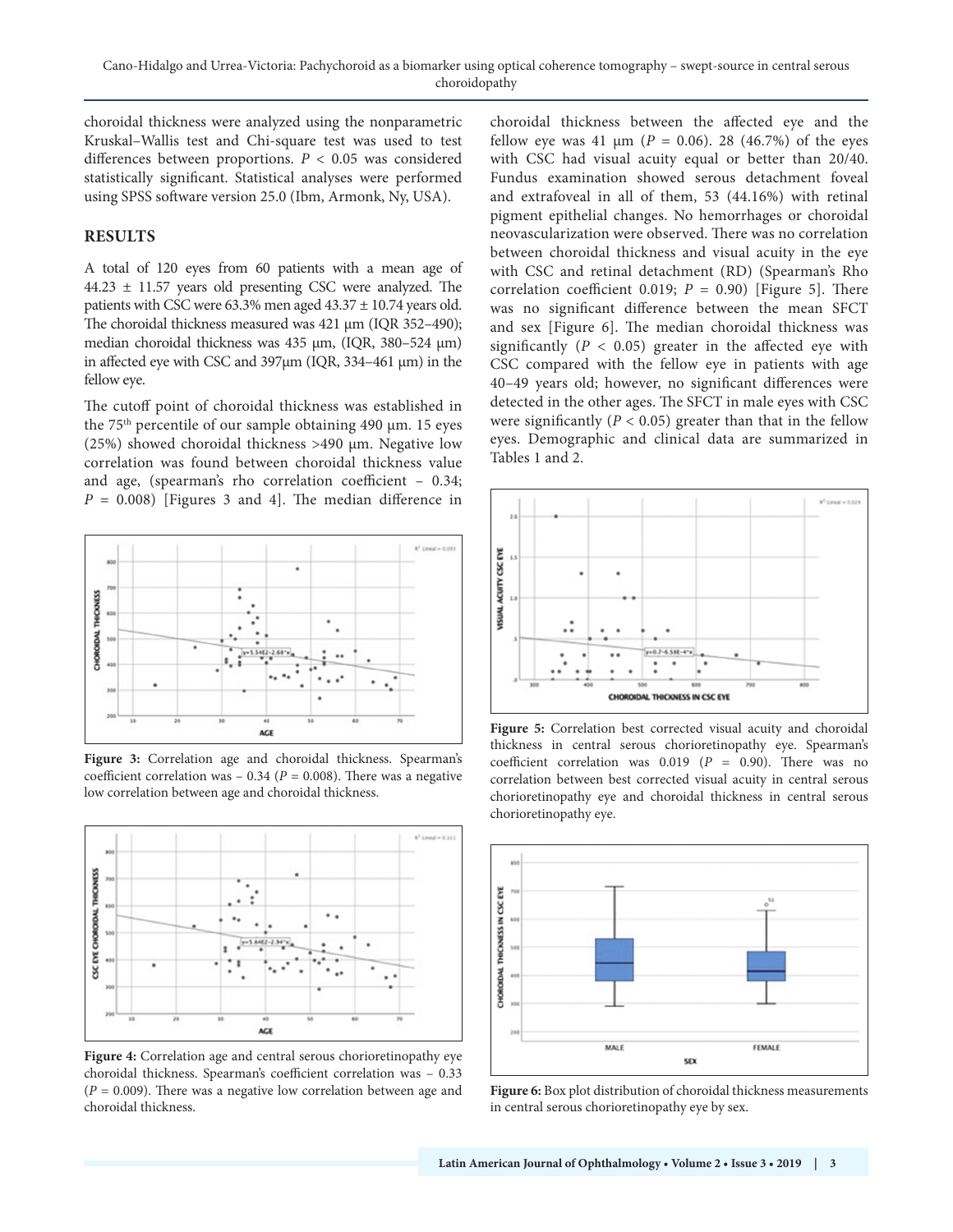#### **DISCUSSION**

The quantitative evaluation of the choroid has been challenging the traditional imaging modalities, such as ICGA and ultrasonography, due to the limited resolution and repeatability. With the advent of OCT, detailed visualization of the choroid is possible *in vivo,* and the role as a non-invasive way of studying the retina is well known.[10] The measurements of the choroidal thickness have also allowed new directions in the investigation of the study of normal and pathological processes within the choroid.<sup>[4]</sup>

One of the drawbacks of EDI-OCT is that in certain eyes, especially in those with media opacities, relatively clear images of the retina can be obtained, but the junction of the choroid and sclera cannot be clearly visualized, which is possible using the SS-OCT. Point-to-point measurements of the choroid, however, are a problematic method not only due to operator bias but also due to the highly variable choroidal anatomic features. Unlike the retina, the choroid is a highly vascularized structure with significant diurnal fluctuations in

**Table 1:** Choroidal thickness in both eyes by swept-source optical coherence tomography.

| Clinical<br>characteristics | <b>Choroidal thickness</b> |                  |
|-----------------------------|----------------------------|------------------|
|                             | $<$ 490 µm $(\%)$          | $>490 \mu m$ (%) |
| Age (years)                 |                            |                  |
| $<$ 40                      | 14(31.1)                   | $12(80)^*$       |
| >40                         | 31(68.9)                   | $3(20)$ *        |
| <b>Sex</b>                  |                            |                  |
| Male                        | 27(60)                     | 11(63.3)         |
| Female                      | 18(40)                     | 4(26.7)          |
| Stage                       |                            |                  |
| Acute                       | 12(30)                     | 8(53.3)          |
| Chronic                     | 28(70)                     | 7(46.7)          |
| Visual acuity               |                            |                  |
| $<$ 20/40                   | 19(57.6)                   | 9(81.8)          |
| >20/50                      | 14 (47.4)                  | 2(18.2)          |
| Chi-square test $P<0.05$    |                            |                  |

thickness.[11] Although measuring the thickness of the choroid may be more challenging than measuring retinal thickness, due to high local variability of the choroid; using SS-OCT is useful as a very reliable and non-invasive technique to evaluate the subclinical choroidal abnormalities.<sup>[11]</sup>

Based on the above, it was decided to perform a study of choroidal thickness measurement in patients with CSC using SS-OCT as it allows *in vivo* visualization of the choroid, appropriate measurement and since it is a non-invasive reproducible technology with high-resolution it allows the measurement and identification of choroidal findings in our population.

It has been suggested that the increase in the frequency of bilateral cases is higher in long-term follow-up studies; therefore, unilateral cases of CSC with bilateral choroidal vascular hyperpermeability could become bilateral cases during follow-up.[5] The frequency in the report of bilateral cases with CSC varies from 4% to 14% in cross-sectional studies and from 20% to 30% in longitudinal observational studies.<sup>[5]</sup> A follow-up is necessary to determine possible variations in choroidal thickness and to establish the prevalence of bilateral affectation by longitudinal studies.

Imamura *et al*. reported an increase in bilateral choroidal thickness in patients with CSC, even in eyes without RD,<sup>[5]</sup> data that correlate with the one found in this current study. As reported in literature, in our study the choroid thickness in patients with CSC did not show a correlation with age and did not demonstrate the age-related decline seen in patients with normal eyes.<sup>[12]</sup>

The choroid was thick in both eyes, even if the subretinal fluid was seen in only one eye. Pachychoroid may support the theory of the change of the choroidal vessels and might be used as a biomarker to predict the development of CSC in the fellow eye.

The follow-up and understanding of tomographic findings of patients with CSC allow the implementation of the monitoring of the disease in the future.

| <b>Table 2:</b> Choroidal thickness in the eye with CSC and the fellow eye. |                                                                                                                                      |                                          |
|-----------------------------------------------------------------------------|--------------------------------------------------------------------------------------------------------------------------------------|------------------------------------------|
| <b>Clinical characteristics</b>                                             | $CSC$ eye choroidal thickness $(\mu m)$                                                                                              | Fellow eye choroidal thickness $(\mu m)$ |
| Choroidal thickness (µm)                                                    | $435(380-524)$                                                                                                                       | 397 $(334 - 456)^*$                      |
| Age<39 years old                                                            | 501 (394.5-608)                                                                                                                      | $432(388.5-513)$                         |
| Age 40-49 years old                                                         | $403(369-501)$                                                                                                                       | $345(328 - 432)^*$                       |
| Age>50 years old                                                            | 398 (351-455)                                                                                                                        | 374 (305-420)                            |
| Sex                                                                         |                                                                                                                                      |                                          |
| Male                                                                        | 444 (380-530)                                                                                                                        | $403.5(345 - 478)^{*}$                   |
| Female                                                                      | $415(380-484)$                                                                                                                       | 388.5 (305-432)                          |
| Foveal involvement (RD)                                                     | $414.5(384.5 - 479.5)$                                                                                                               | 391.50 (334-444)                         |
| Extrafoveal involvement (RD)                                                | 449.5 (367-550)                                                                                                                      | $397(332 - 513)$                         |
|                                                                             | Median and IQR. *Kruskal-Wallis test P<0.05. RD: Retinal detachment, CSC: Central serous chorioretinopathy, IQR: Interquartile range |                                          |